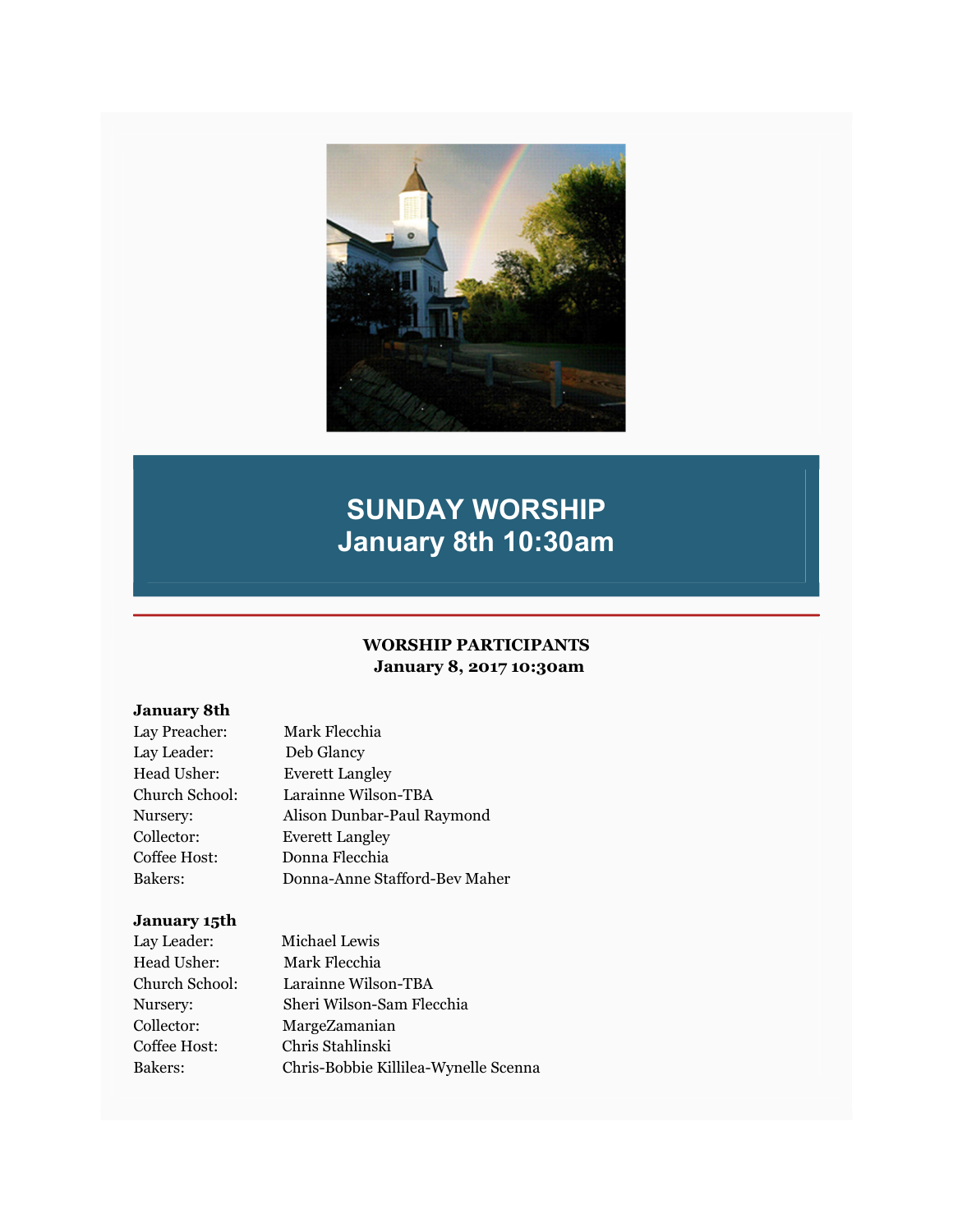## UPCOMING EVENTS

### COMING UP THIS WEEK

Tuesday January 3rd No True North Pastor Hours Deacons Meeting 7:15pm Wednesday January 4th Rosie's Volunteers to Boston C4C 1:00pm Junior Choir 5:45pm Adult Choir 7:15pm Thursday January 5th No True North Pastor Hours Sunday January 8th Worship-School 10:03am Undecorate the Sanctuary!\* Interfaith Forum @ Islamic Center 4pm

\*Deacons will need help after worship on January 8th to undecorate the sanctuary for the advent season. If you are able to help we would appreciate all the extra hands!

### A Request from the Nominating Committee

The Nominating Committee is in need of people to serve on many of our church's boards and committees. Please contact Carol Downing, Marcia Rich or Janet Knudsen to discuss how you might best serve our church.

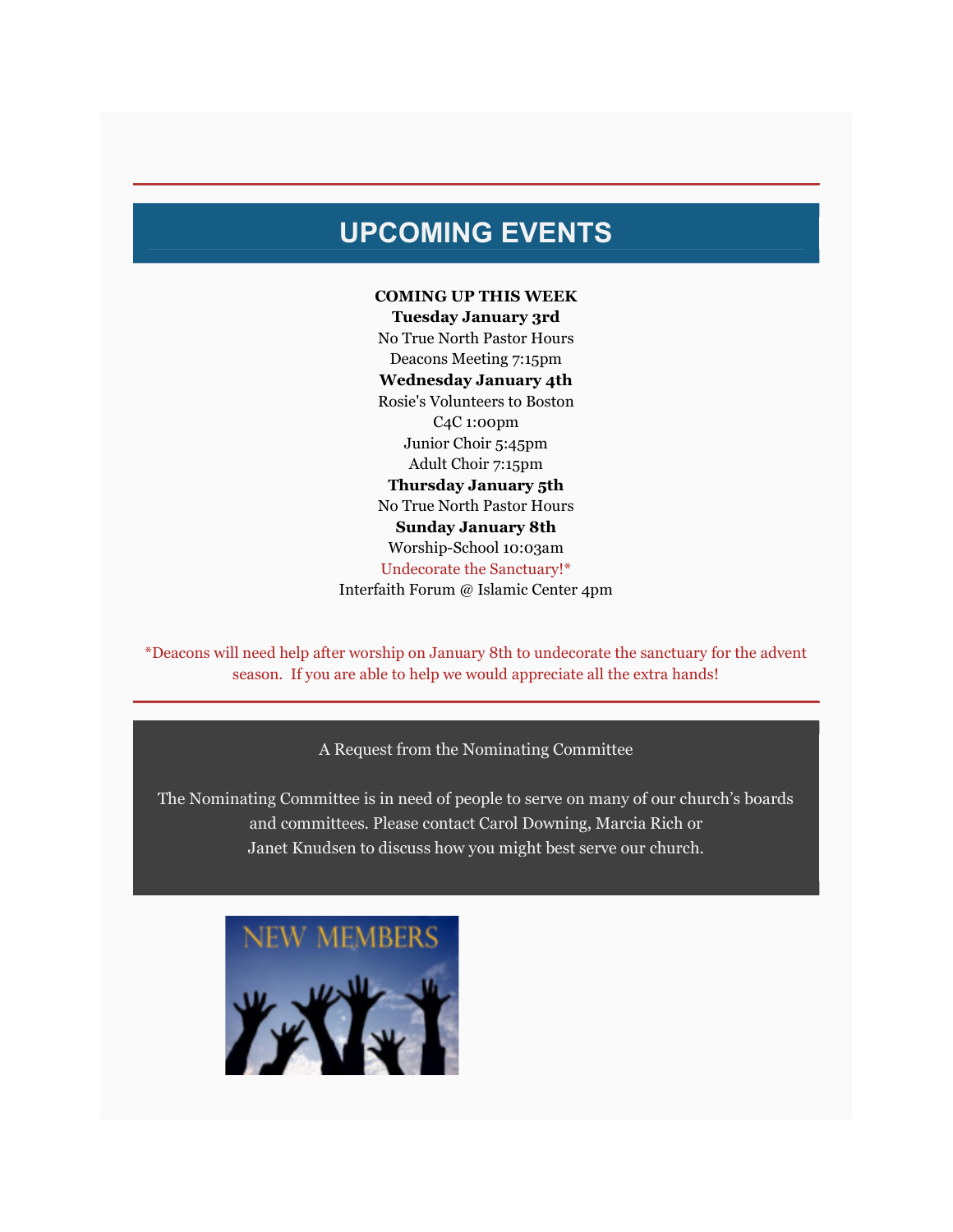### NEW MEMBER INFORMATION!

Are you newer to our church? Are you interested in learning more about our theology, our denomination, and how things work behind the scenes? Are you interested in church membership and what that means? Please join us for a New Members Class on Thursday, January 19th at 7:00pm. All are welcome, even if you aren't interested in joining at this time, you are invited to come to learn more about our community. Please RSVP to Angela at RevWells@UCCBurlington.org) if you plan to attend.

Also looking ahead, our New Members Service will be on Sunday, February 5th, for those of you who are interested in joining the church.

### MOMENT OF REFLECTION

During our stewardship campaign, do you love hearing people share about why they love the church? Well, good news! You are now going to hear those testimonies year-round, and you have an opportunity to share your own story. Starting in 2017, we will hear one reflection on the 3rd Sunday of each month, about why the church is a priority in someone's life. If you'd like to participate and share your story, please see the signup sheet at coffee hour to choose your month for next year. Please be in touch with Angela if you have any questions. Thank you!

### SPIRITUALLY SPEAKING!

The Link below will take you to the Spiritually Speaking episode that is airing on BCAT! Well Done!

If you can't access it, they may be updating, so please do try it again later.

### https://m.youtube.com/watch?v=YASgR9LHKFo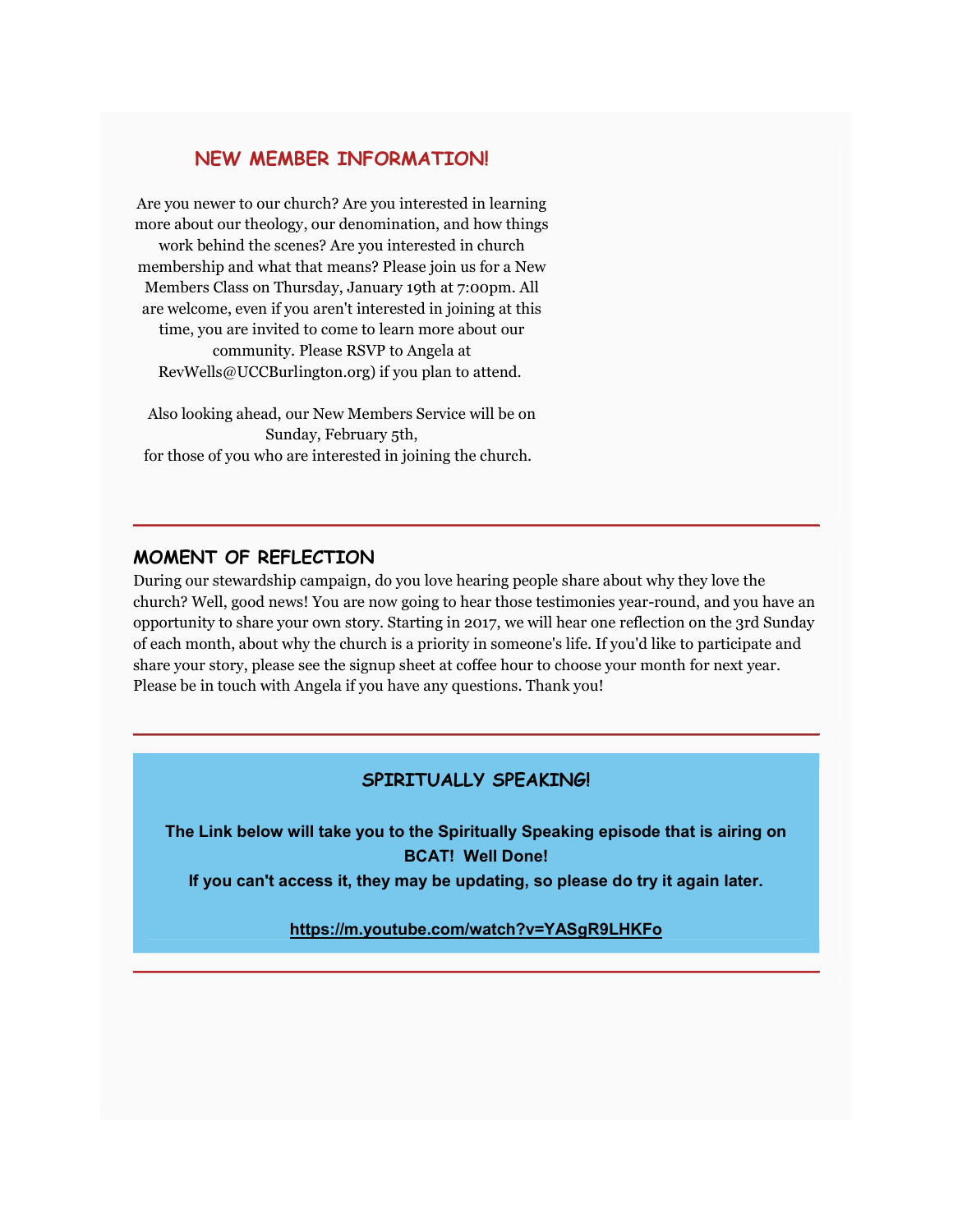

### FROM THE GREEN TEAM AT UCC!

"Green Tip: With colder weather upon us, check your windows and doors for drafts to keep heat in and cold out. It's very easy to have missed the not-quite-closed or unlocked window and weather stripping that could use replacing. Make sure your heating vents are clear and there is room around your intakes for best airflow in your home." It REALLY makes a difference!

### TRUE NORTH PASTOR HOURS

 Please note Rev. Angela Wells will be at True North Coffee Shop on the following dates in January. However, her door is always open!



Tuesday, Jan. 10th from 4-6pm Thursday, Jan 11th from 9-11am Tuesday, January 17th from 4-6pm Thursday, January 19th from 9-11am Tuesday, January 24th from 4-6pm Thursday, January 26th 9-11am



### ROSIE'S PLACE

Thank you to those volunteers who are traveling into Boston to help prepare, serve and cleanup for a luncheon for those ladies at Rosie's Place on January 4th. We also thank you for your toiletry donations. It is very much appreciated!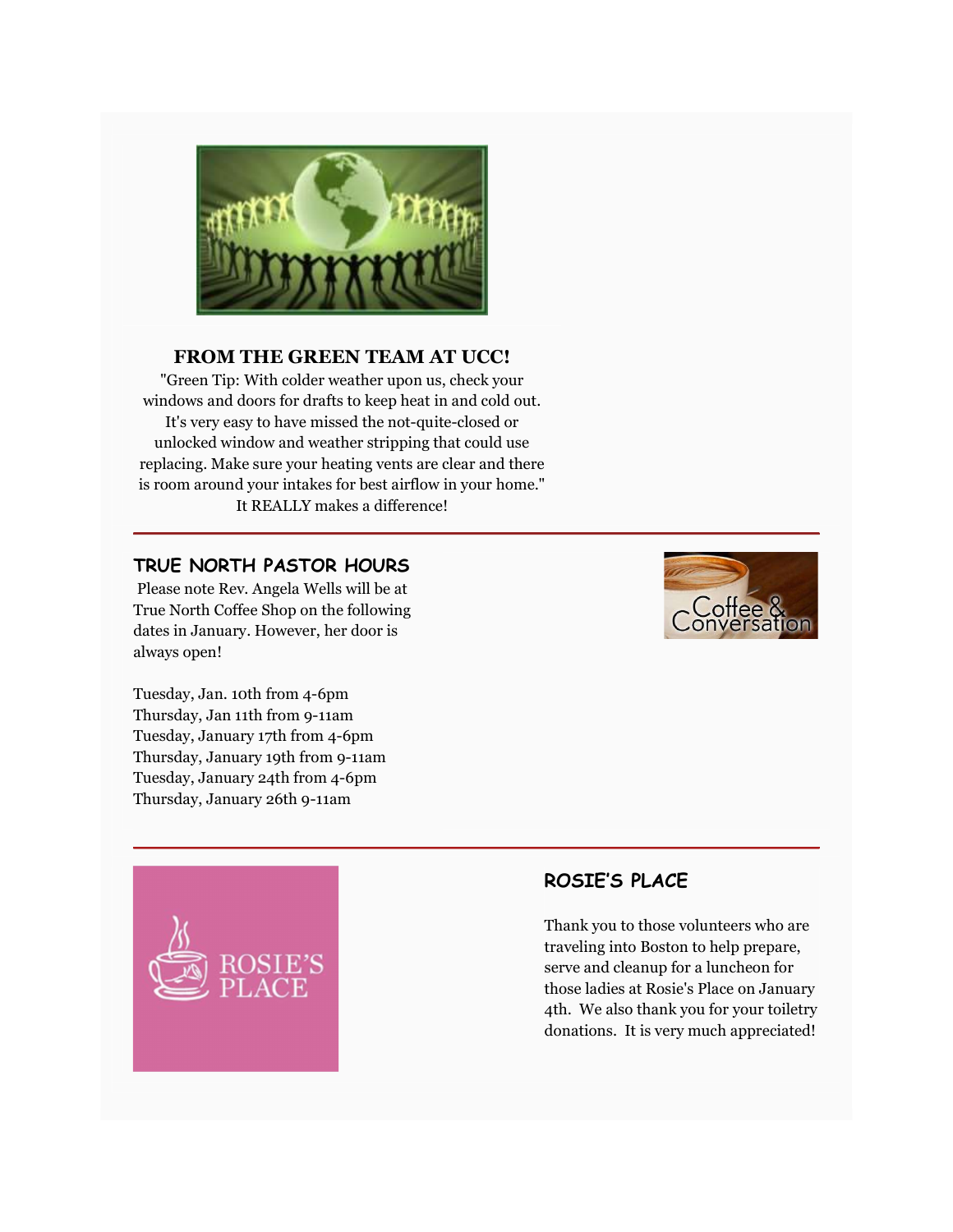# **ursery**

Alison Dunbar our wonderful nursery attendant will be leaving us for a full time position elsewhere. We all wish her well and thank Alison for the great job she's done with our youngest members! Her last Sunday is January 8th.

With Alison leaving we now have her position open. All interested people over the age of 18 should contact Rev. Angela Wells at RevWells@uccburlington.org



Once again we need volunteer teachers and assistants in the nursery and as Sunday School helpers!! Please contact Jan Costa

at jancosta124@gmail.com or sign up on the sheets available during coffee hour if you are able to help out. The nursery and Sunday School program can not effectively continue without volunteer help. Thanks to all who support these programs!!!

yer Concerns

Prayers for Rev Angela Well's grandmother, Betty Wells, on the passing of her husband, Howard, Angela's grandfather Anna Karwan's Mom Irene Larainne Wilson and her Dad Allen Wilson Sheri Wilson's nephew Tyler and her Mom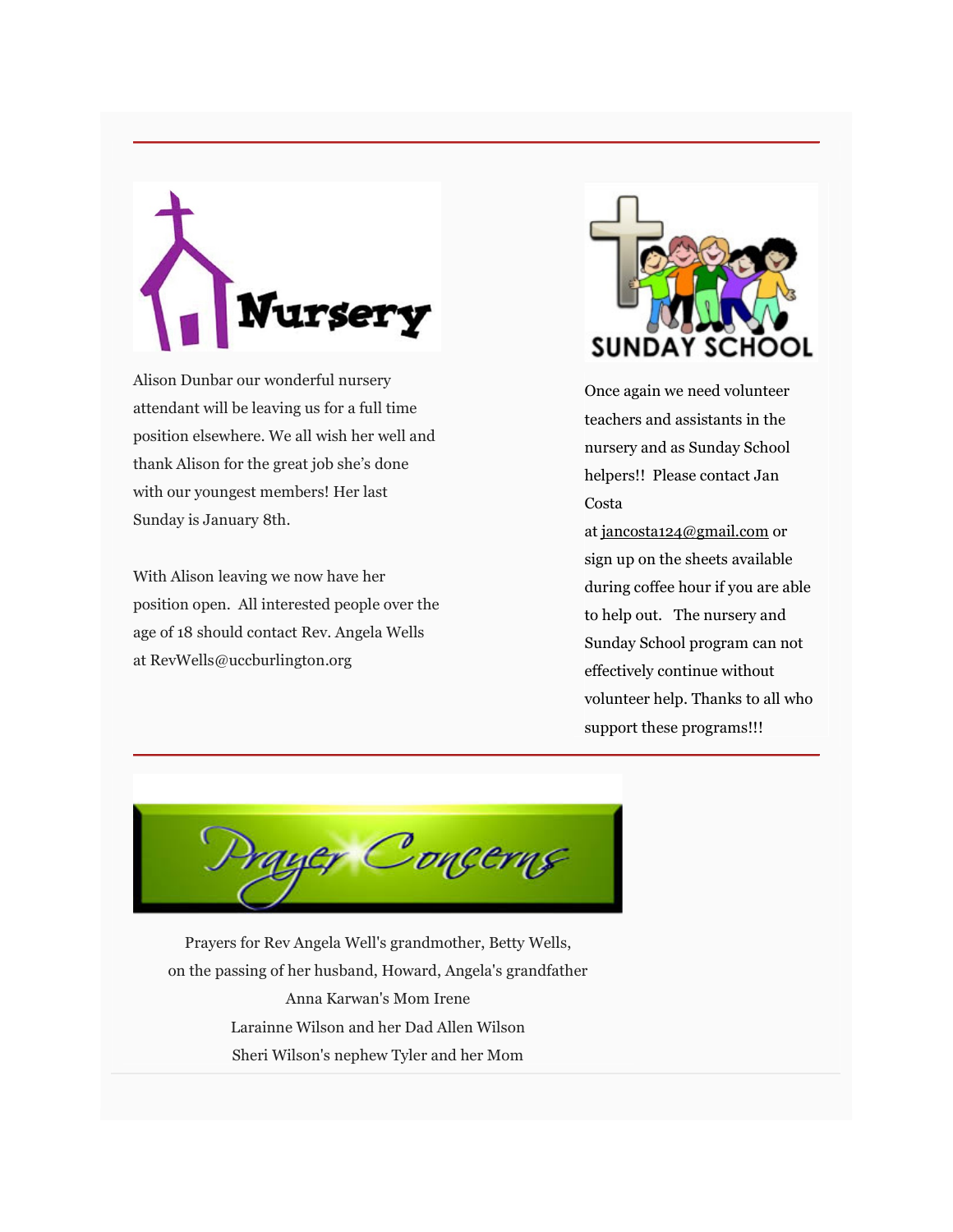Deb Glancy's friend Mario Jan Blandino and her great grandson Brandon Contoni (only 6 and diagnosed with a rare cancer) Nancy Todd's Mom Dot Gordon Cindy Phillips Dad in Hospice Chris Cahoon-healing Carol Downing's husband Ron Sheila Vitale Nick Ciano's Mom Jenny Bobbie Killilea's friend little Chloe Peterson-doing much better! But Bobbie's friend John Ford still needing intense prayers Joe's parents Joseph & Lillian, niece Kari, and former student Ian Woody Knowles' friend Chris Carbeau's grandson-serious health issues Kendra's Grandfather Phil Joyce Carpenter's grandnephew baby Logan Jessy McNeil's Brother Mel, Mom and Sister Grace Anne Stafford's grandsons Tyler and Zach Dorothy Murdoch's daughter Judy and brother Frank Dot Drinkwater Ruth Reddig Everett Langley and his brother George John Heald's sister Susan & Mom Aimee Tredeau's friend Amanda Barbara Moran's friend Heather Kerry Beyer Ginger Mungillo's son, Jim Fred Garside Alan Wright's Mom Mary

Copyright © \*2016|\* \*United Church of Christ, Congregational\*, All rights reserved.